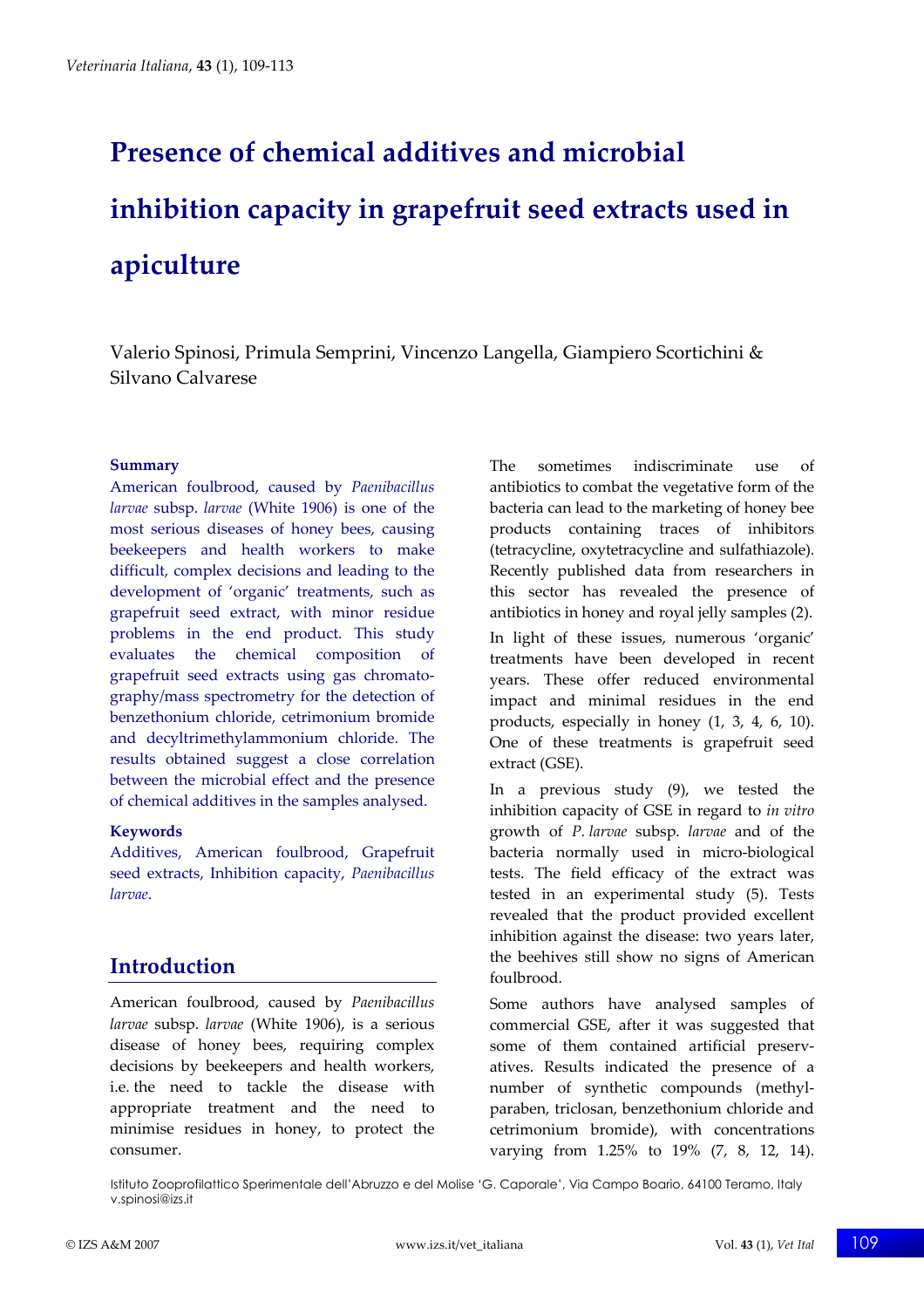Further studies postulated a relationship between the microbial activity and the presence of synthetic compounds; additivefree GSEs showed no microbial inhibition activity (11, 13). This study evaluates the chemical composition of GSEs using high resolution gas chromatography/low resolution mass spectrometry (HRGC/LRMS) for the detection of benzethonium chloride, cetrimonium bromide and decyltrimethylammonium chloride, correlating their presence with *in vitro* antimicrobial activity.

## **Materials and methods**

## **Sampling and experimental design**

Seventeen GSE samples (4 powder and 13 liquid preparations) were analysed for benzethonium chloride, cetrimonium bromide and decyltrimethylammonium chloride using HRGC/LRMS.

The samples of Italian and European origin were provided by beekeepers and/or commercial companies.

The same samples were subjected to *in vitro* inhibition tests against the following bacteria: *Bacillus subtilis* BGA, *Bacillus cereus* K250, *Bacillus cereus* 11778, *Micrococcus luteus* 9341.a and then against *P. larvae.* The procedures used for these tests were those indicated in our previous study (9).

#### **Sample preparation**

The preparation was as follows: 25 mg (powder preparations) or 50 µl (liquid samples) were taken from each GSE sample and dissolved or diluted with 20 ml with acetone/methanol 50:50 v/v. Samples were filtered through 0.2 µm, 25 mm discs (Whatman, Clifton, New Jersey) The solutions were then injected directly in the HRGC/LRMS. The concentrations of the test analytes were calculated by calibration against the concentration-response curve obtained from standards diluted to various concentrations.

#### **Reference standards and reagents**

The reference standards used were benzethonium chloride (Sigma-Aldrich, Toufkirchen), cetrimonium bromide (Dr Ehrenstorfer-Schafer, Augsburg) and decyltrimethylammonium chloride (Anatrace, Inc. Maumee, Ohio). Pesticide analysis grade acetone and methanol were used (Carlo Erba, Milan).

The stock solutions of the three 1 000 mg/l standards were obtained by dissolving 50 mg of pure standard in acetone/methanol (80:20 v/v) in 50 ml volumetric flasks. Working solutions of 1, 10, 100 and  $250 \text{ mg/l}$  were obtained by diluting the stock solutions in isooctane.

#### **Chromatographic conditions**

A Trace high resolution gas chromatograph with a Trace DSQ 70 low resolution mass spectrometer detector (Thermo Finnigan, San Jose, California) was fitted with a split-splitless injector set to a temperature of 270°C with a split time of 1 min and a split flow of 40 ml/min. A DB-5, 60 m × 0.25 mm, 0.25 µm capillary column (J&W Scientific, Folsom, California) was used for the separation. The following column ramp programme was used: 98°C held for 2 min, 25°C/min up to 160°C, 2 min hold, 4°C/min up to 210°C, 8 min hold, 10°C/min up to end temperature of 320°C, 10 min hold (total 40 min). The line transfer and source temperatures were set at 260°C and 240°C, respectively. Electron ionisation was obtained by setting the source voltage at 70 eV. The mass spectrum was obtained by full scan from 50 to 450 m/z. The quantitative analysis was performed by monitoring the fragment at  $m/z = 58$ . The injection volume was 1 µl.

# **Results and discussion**

## **Presence of chemical additives**

HRGC-LRMS analysis revealed the presence of benzethonium chloride (Fig. 1), cetrimonium bromide (Fig. 2) and decyltrimethylammonium chloride (Fig. 3). The percentage concentrations found are summarised in Table I.

Of the 17 samples analysed, 14 tested positive for benzethonium chloride, five for cetrimonium bromide and one for decyltrimethylammonium chloride. All samples containing cetrimonium bromide also contained a low concentration of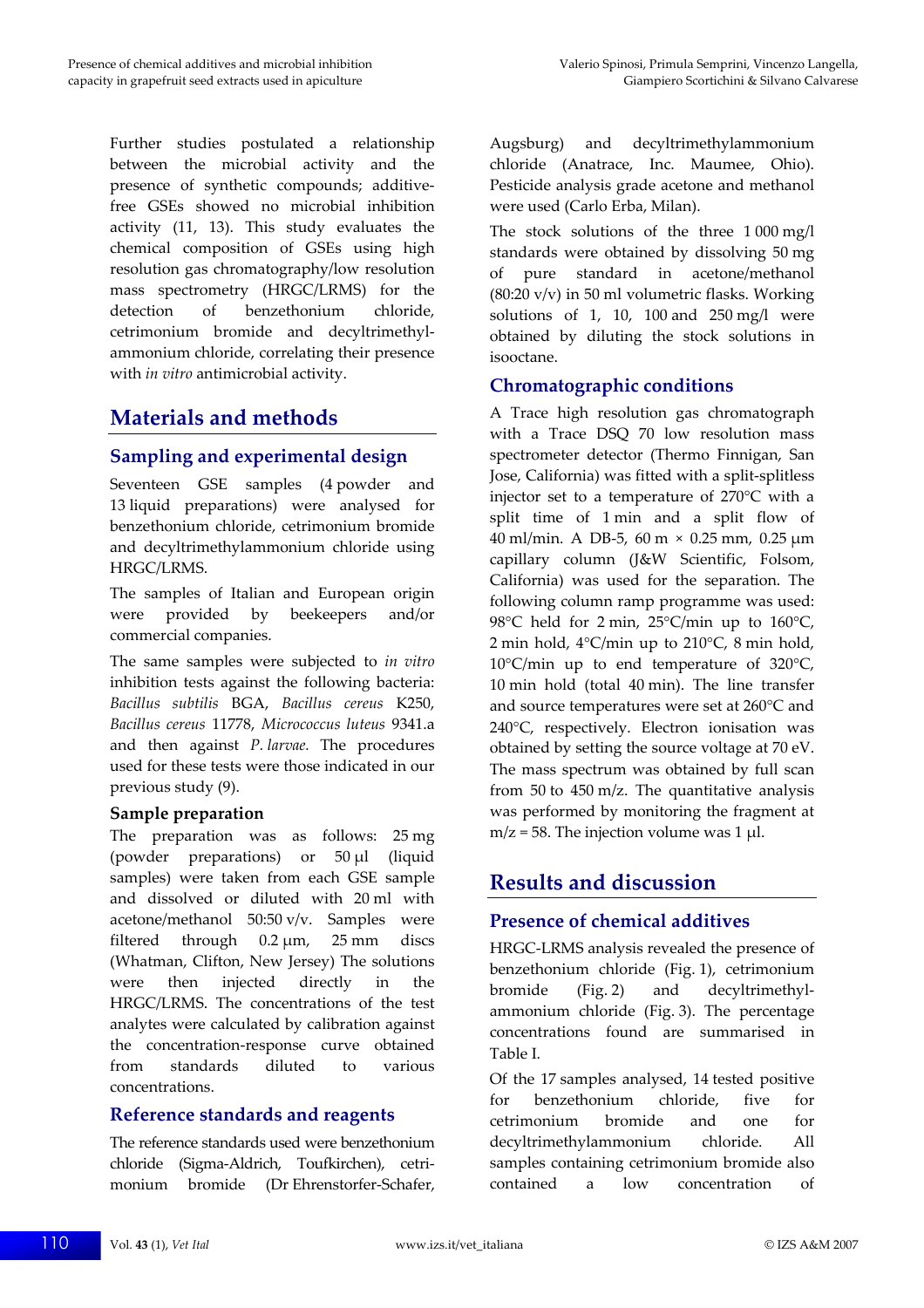benzethonium chloride. Only two samples (nos 2 and 3) were free of the three preservatives.

Benzethonium chloride was present in both powder and liquid samples, while cetrimonium bromide was not found in any powder sample.

Benzethonium chloride showed the widest concentration range, from a minimum of 0.003% in sample no. 8 to a maximum of 21.500% in sample no. 4. Cetrimonium bromide ranged from a minimum of 3.202% (sample no. 5) to a maximum of 11.656% (sample no. 1).

Figure 4 shows the percentage of additives present in each grapefruit seed extract sample.

## **Microbial inhibition capacity**

In a previous paper (9), the authors conducted microbial inhibition tests against various bacterial strains. The results can be summarised as follows:

- not all grapefruit seed extracts inhibited *P. larvae* and the test bacteria
- $\blacksquare$  the inhibition capacity varied from sample to sample: some presented a highly accentuated inhibition halo, while others were almost at the detection limit
- there was no direct correlation between the extract dilution factor and the extent of the inhibition halo.



Figure 1

Benzethonium chloride Mass chromatogram (m/z 58) for a positive and negative sample



Cetrimonium bromide Mass chromatogram (m/z 58) for a positive and negative sample



Figure 3

Decyltrimethylammonium chloride Mass chromatogram (m/z 58) for a positive and a negative sample

Table I gives a comparison between the concentration of benzethonium chloride, cetrimonium bromide and decyltrimethylammonium chloride present in the GSE samples analysed, together with their *in vitro* inhibition capacity.

It can be seen that the only preservative-free samples (nos 2 and 3) are also the only samples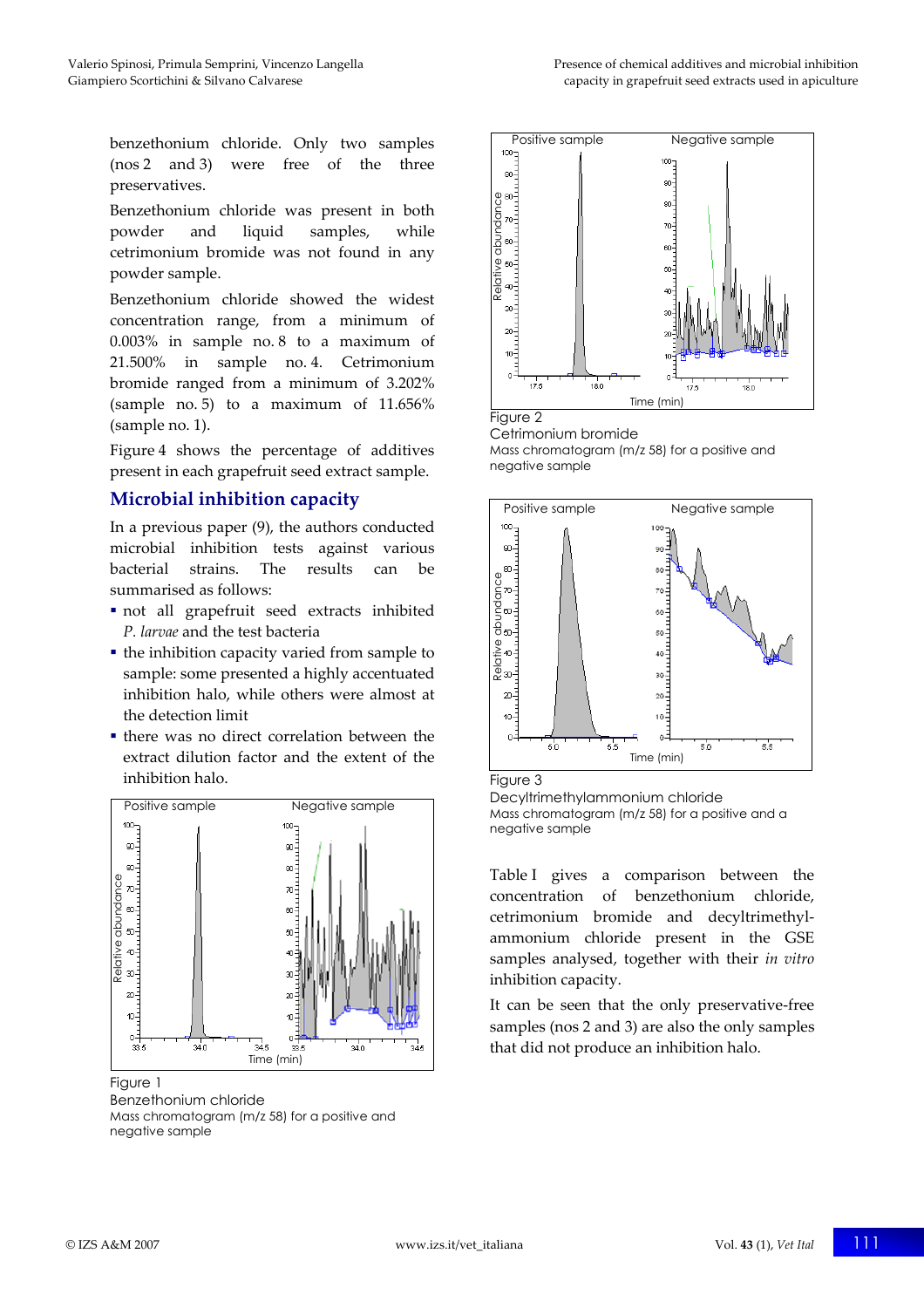Table I

Percentage of preservatives and inhibitory capacity of grapefruit seed extract samples

| Sample<br>No.     | Benzethonium<br>chloride (%) | Cetrimonium<br>bromide $(\%)$ | Decyltrimethyl-<br>ammonium chloride<br>$(\%)$ | Inhibitory capacity<br>(Paenibacillus<br>larvae) | Inhibitory<br>capacity (test<br>bacteria)(a) |
|-------------------|------------------------------|-------------------------------|------------------------------------------------|--------------------------------------------------|----------------------------------------------|
| 1                 | 0.564                        | 11.656                        | <b>ND</b>                                      | $+$                                              | $^{+}$                                       |
| $\overline{2}$    | <b>ND</b>                    | <b>ND</b>                     | <b>ND</b>                                      |                                                  |                                              |
| 3                 | <b>ND</b>                    | <b>ND</b>                     | <b>ND</b>                                      |                                                  |                                              |
| 4(b)              | 21.500                       | <b>ND</b>                     | <b>ND</b>                                      | $+$                                              | $+$                                          |
| 5                 | 0.013                        | 3.202                         | <b>ND</b>                                      | $^{+}$                                           | $+$                                          |
| 6(b)              | 13.774                       | <b>ND</b>                     | <b>ND</b>                                      | $+$                                              | $+$                                          |
| $\overline{7}$    | 0.066                        | <b>ND</b>                     | <b>ND</b>                                      | $+$                                              | $+$                                          |
| 8                 | 0.003                        | <b>ND</b>                     | <b>ND</b>                                      | $+$                                              | $+$                                          |
| 9(b)              | 12.541                       | <b>ND</b>                     | <b>ND</b>                                      | $^{+}$                                           | $\ddot{}$                                    |
| 10                | 8.318                        | <b>ND</b>                     | <b>ND</b>                                      | $\ddot{}$                                        | $\ddot{}$                                    |
| 11                | 5.206                        | <b>ND</b>                     | <b>ND</b>                                      | $\ddot{}$                                        | $+$                                          |
| 12                | 12.522                       | <b>ND</b>                     | <b>ND</b>                                      | $\ddot{}$                                        | $\ddot{}$                                    |
| 13 <sup>(b)</sup> | 7.273                        | <b>ND</b>                     | <b>ND</b>                                      | $+$                                              | $+$                                          |
| 14                | 0.066                        | 8.050                         | <b>ND</b>                                      | $^{+}$                                           | $+$                                          |
| 15                | 0.013                        | 4.602                         | <b>ND</b>                                      | $+$                                              | $+$                                          |
| 16                | 0.014                        | 9.977                         | <b>ND</b>                                      | $+$                                              | $+$                                          |
| 17                | <b>ND</b>                    | <b>ND</b>                     | 10.320                                         | $+$                                              | $+$                                          |

a) test bacteria: *Bacillus subtilis* BGA, *Bacillus cereus* K250, *Bacillus cereus* 11778, *Micrococcus luteus* 9341.a b) commercial powder preparations, while the others were liquid formulations

ND not detected



Percentage of additives in the samples

**Conclusions** 

The results obtained demonstrate that only samples which contained one or more preservatives showed any bacterial inhibition activity. The only GSE samples that did not inhibit growth of the test bacteria or of *P. larvae* were those in which none of the three compounds was present.

It can therefore be postulated that the inhibition capacity of GSE in the samples tested was due to the presence of the three preservatives analysed and not to any compound naturally present in the extracts.

It can thus be concluded that the only GSE preparations that possess any microbial inhibition capacity are those to which chemical additives have been added during the industrial processing of the product.

## **References**

analysed

1. Cremasco S., Mutinelli F. & Irsara A. 1994. Attività degli oli essenziali nelle malattie delle api. *Ape nostra amica*, **16** (2), 4-10.